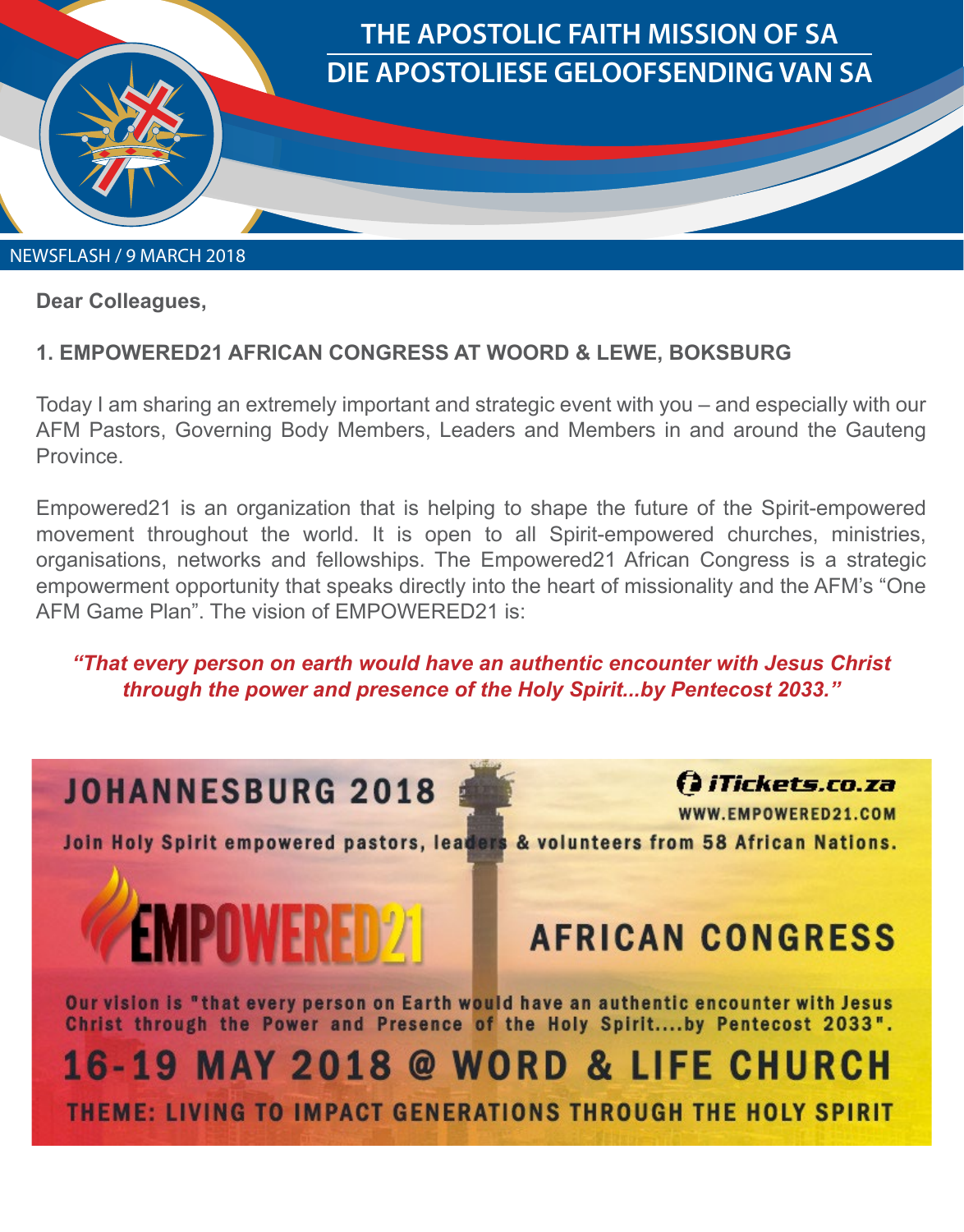This vision mirrors the Great Commission and connects to the basic vision of every Christian church – and especially every AFM assembly. In attendance will be a wide array of ministry leaders from around the world, including William Wilson (President, Oral Roberts University), George Wood (Chairman, World Assemblies of God Fellowship); Opoku Onyinah (President, Ghana Pentecostal and Charismatic Council), Frank Chikane (President, The Apostolic Faith Mission International); Daniel Kolenda (President, Christ for All Nations); Ron Luce (Global Youth Strategist, Generation Next) and many others.

Ten focus areas have been identified for both the main and individual track sessions (that are aligned with the AFM's missional church strategy):

- Evangelism
- Discipleship
- Prayer networks
- Women's ministry
- Children's ministry
- Next Generation Youth Network (NGN)
- Theological scholars
- Advocacy & prophetic leadership
- Humanitarian aid & disaster relief
- Christian Business Network

Through registering for this congress you get the opportunity to be part of network structures (from contintental to national levels) that serve and network with African leaders on each of the focus areas. The idea is to create new connections that will empower the Spirit-filled movement to fulfil the Great Commission.

On Saturday 19 May 2018 the program will focus on inter-generational impartation. All young people, Youth Pastors & Leaders are invited to participate in the sessions hosted by the Next Generation Network (NGN). Local youth that can't afford to come to the whole Congress are encouraged to buy tickets for the Saturday only at a special youth discounted price of R150. Youth tickets for the Saturday will be available soon.

I want to encourage you to attend this Congress as it will strengthen the overall leadership in your assembly, region, network or department. There is an early and late registration fee. The early bird registration which closes on 31 March 2018 is R1,350.00. After 31 March 2018 registration is R1,500.00. Online registration can be done through i-tickets at https://itickets.co.za/events/383130. The link is also on the Empowered21 official website: www.empowered21.com

For more information contact:

Ms Lunga: Office 0126440987 Mobile: 0793358971 Past Modise Moatlhodi Mobile:0824494288 Mr Kabelo Ndlovu: Moble: 0832918637

Inviting all Spirit-empowered movements: https://vimeo.com/256974037